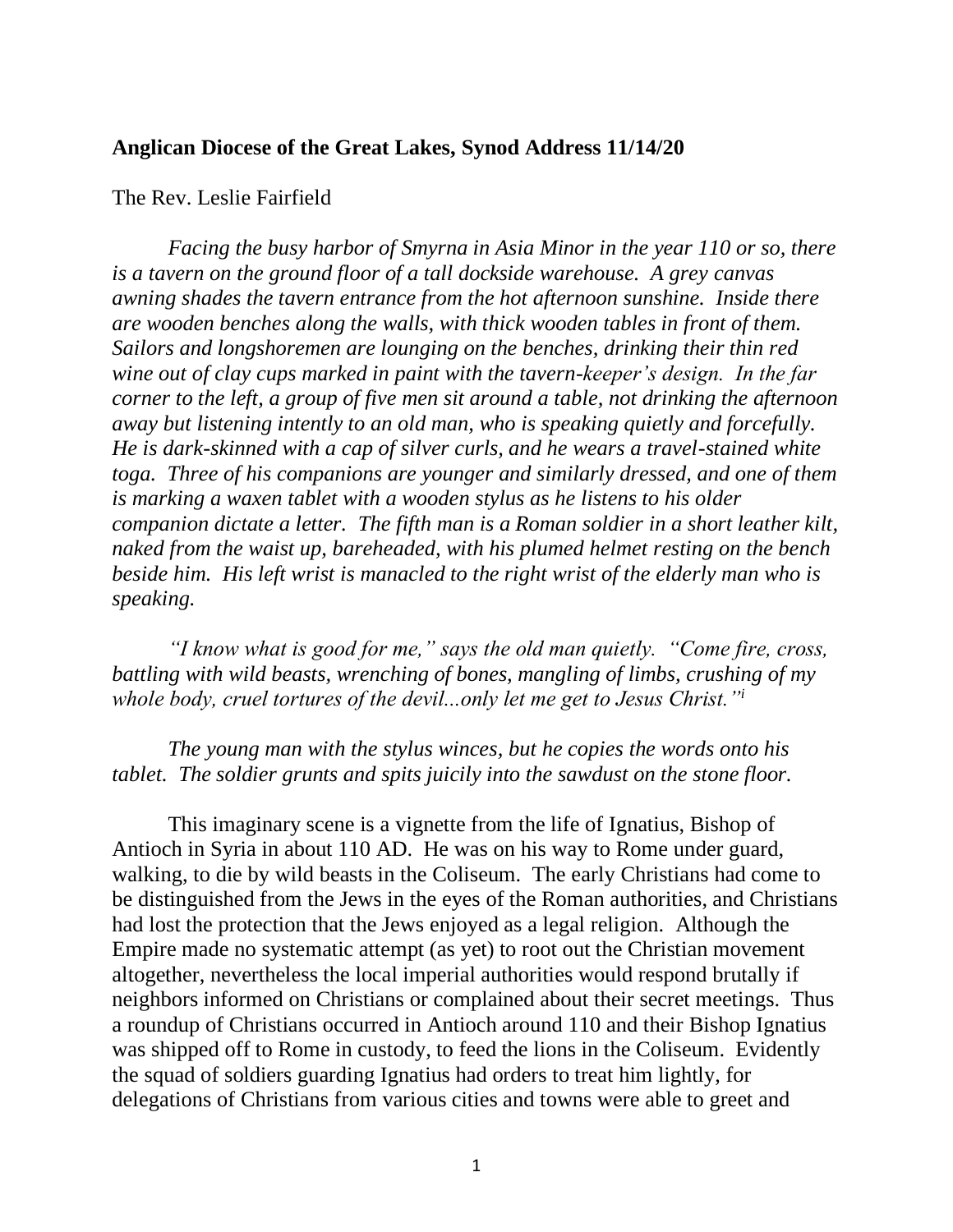encourage him as the little group trudged toward Rome. In turn Ignatius was able to send letters, thanking the Christian communities for their care, and urging them to stand fast in the Faith. Four of Ignatius letters (as we know) were written from Smyrna. He later wrote three additional letters from Troas in northwest Asia Minor, where the little group waited to take passage on a boat across to Greece.

The seven letters of Ignatius of Antioch offer us a glimpse into the life of Christian communities just one generation past the death of the Apostles. The writers (the so-called "Apostolic Fathers") knew that they did not speak with the authority of the evangelists or of Paul or Peter.<sup>ii</sup> When the canon of the New Testament came to take shape later in the century, their writings were not included. Nevertheless, the Apostolic Father are worth our attention, as they describe certain features of early Christian life on which the New Testament is either silent, or laconic in detail. Ignatius of Antioch is the earliest bishop from whom we have extensive writings. And it turns out that many of his concerns are ours as well, as we gather for the selection of a new bishop in the Anglican Diocese of the Great Lakes.

Three themes in the letters of Bishop Ignatius stand out in particular and are relevant to episcopal leadership today. Then and now, Christian communities need bishops who can (1) Defend Reality (2) Face Opposition and (3) Unify God's People.

First of all, to defend the reality of God's Creation. Ignatius warned his flock of a widespread teaching in the Roman world that he considered false, and likely to undermine the Christian faith. We know this teaching today as "docetism" or the belief that Jesus only seemed to be human and did not assume physical human form (from the Greek *dokein*, to seem). Listen to Ignatius on the subject, in his letter to the Christian community in Tralles, in Asia Minor.

*Be deaf then to any talk that ignores Jesus Christ, of David's lineage, of Mary; who was really born, ate, and drank; was really persecuted under Pontius Pilate; was really crucified and died...He was really raised from the dead, for his Father raised him...And if as some atheists (I mean unbelievers) say, his suffering was a sham, it's really they who are a sham!iii*

Behind this "Seemism" about Jesus stood a vast and pervasive worldview in the early Roman Empire. Most people thought that the material universe was dark, dirty, ugly and chaotic – a kind of cosmic septic tank. Infinitely distant from the material universe there was a dimension of pure spirit and light, which existed in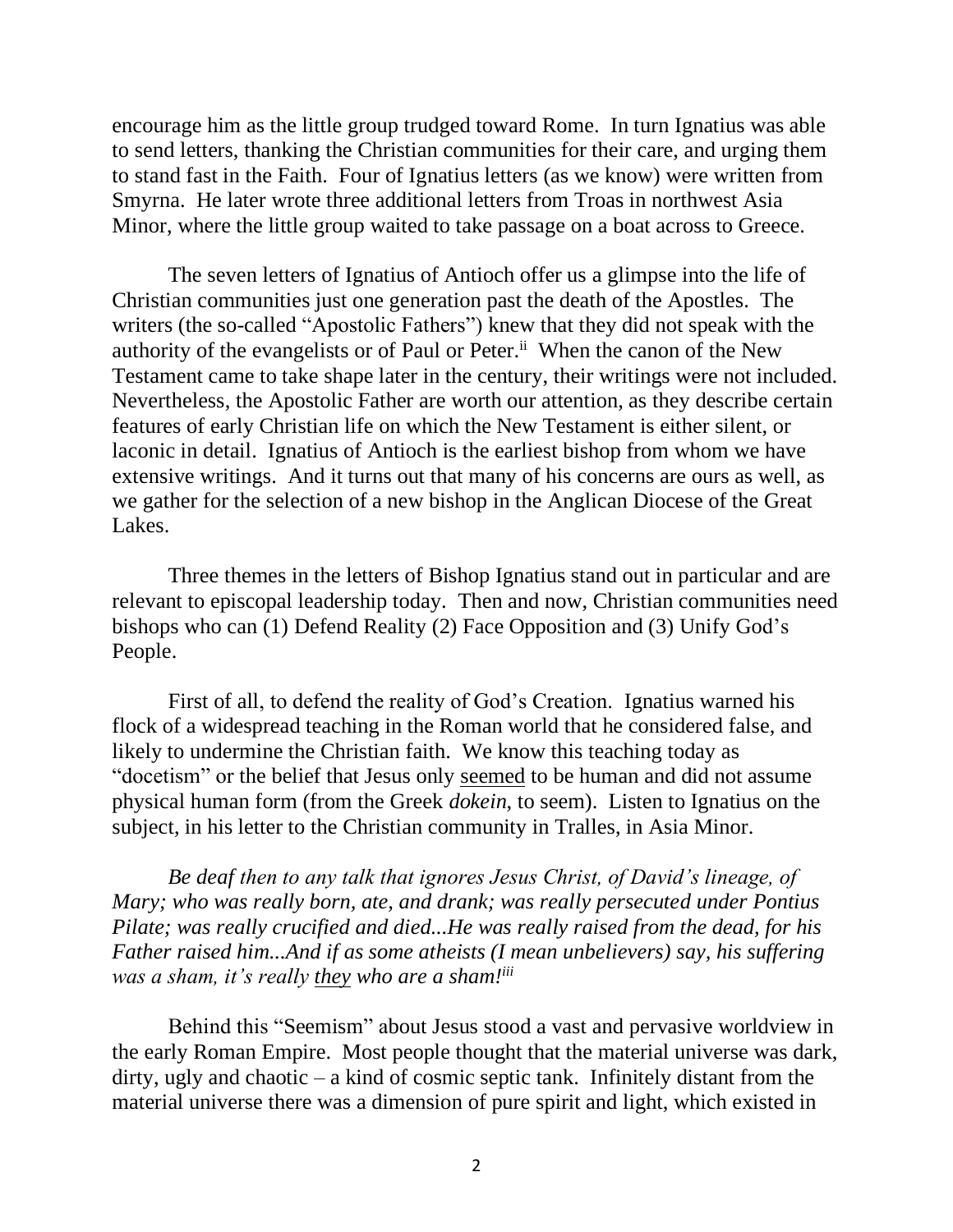splendid isolation from the universe of matter. Human beings each contained a tiny spark of that pure spirit, which had somehow tragically fallen out of the dimension of light and now lay imprisoned in vile disgusting bodies. Most humans never recognized who they really were, and lived out brutish lives, ignorant of their true origins. But an elite minority of humankind might discover the spark of light and spirit within each one of them. They might cultivate this light and hope that after death their spirit might rise from the cosmic septic tank and rejoin the happy realm of light and peace. In the meantime, they might either sequester themselves from the filthy material world as far as possible or  $-$  if they were in the mood  $$ they could exploit that world for whatever transient pleasure it might afford them, since they would leave it behind absolutely when they died.<sup>iv</sup>

Ignatius of course assumed the Old Testament doctrine of creation, that God had made the universe good and intended its flourishing. We humans had gotten it terribly wrong, and our rebellion had infected the cosmos with evil, disorder and decay. But God is renewing the material universe, and Jesus took on human nature as the crucial step in setting God's good Creation to rights again. Our destiny as Christians is therefore the resurrection of our bodies in a renewed universe, not the flight of our souls after death to a disembodied world of pure spirit.

Why might a Christian bishop today need to teach strongly the Christian doctrine of Creation? The fact is that in the Western world, the reality of Creation is under relentless attack. I'm not referring only to the rape of the environment by predatory bullies, who think that the material world is theirs to exploit for whatever transient profit it may afford them. I'm referring especially to the growing assumption that the material world doesn't really exist, and that we may re-imagine it in whatever terms we like. A few brief examples. Take first of all take the Covid-deniers, for whom empirical scientific evidence is irrelevant, when their interior spirits know better, that Covid is all a hoax. And masks are for wimps. Or take the Climate Change deniers, who suppose that the rape of Creation is a fraud and a hoax. They're like the protester on campus who was screaming at a lecturer. The lecturer asked, "Are you interested in facts?" The protester shouted, "I don't need no facts." Think also of the lurid conspiracy theories that flood social media. The (Republican) Secretary of State in Ohio recently said, "There's a great human capacity for inventing things that aren't true about elections. The conspiracy theories and rumors... run rampant."<sup>v</sup> Like the buzz words "fake news" and "alternative facts." The internet confirms these doubts about "the reality of reality," about the existence of Creation outside our minds. The internet constantly attacks the reality of Creation by relentlessly serving up great tsunamis of seductive fantasy. As one pundit recently observed, "To a great many Americans,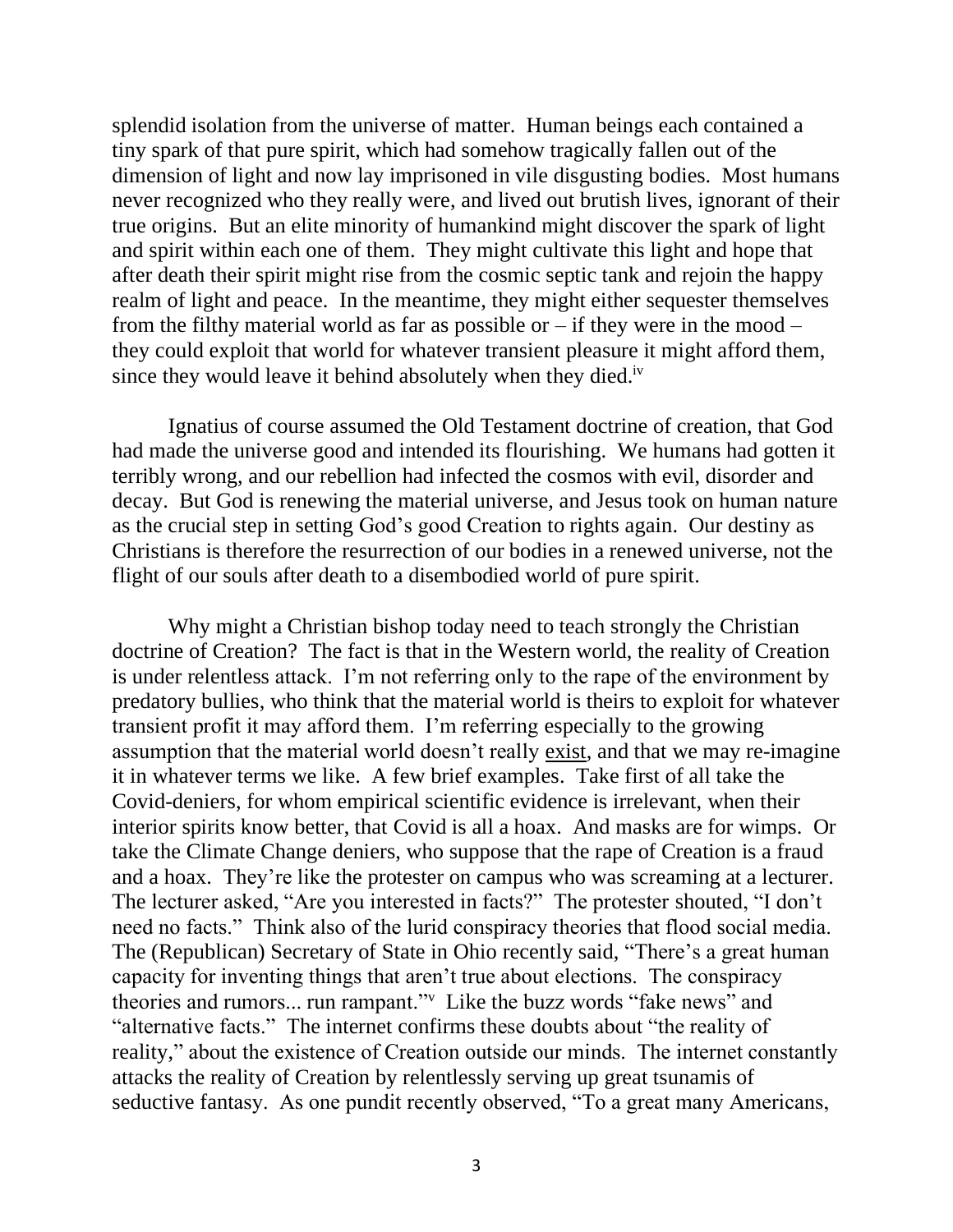digital communication has already rendered empirical, observable reality beside the point."vi

How should a modern-day Christian bishop teach his flock to live in God's good universe, and not in an infinite variety of malignant fantasy worlds? We need to affirm with absolute conviction the truth that Ignatius taught:

*Jesus Christ*...*was really born, ate, and drank; was really persecuted under Pontius Pilate; was really crucified and died...He was really raised from the dead...vii*

And we might add, is really present in the Sacrament of the Table. We need clear and unambiguous teaching from our bishops on this point.

A second theme in Ignatius's letters involved Facing Opposition bravely. His letters are painfully aware of the Roman Empire's hatred of Christians, and Ignatius's anticipation of his own martyrdom. Ignatius sent a letter on ahead of him from Smyrna, to the community of house-churches in Rome. In this letter Ignatius begged his Christian sisters and brothers not to try and save him from the lions. Evidently Ignatius knew that amongst the Roman Christians were some who wielded influence with the imperial authorities. No, Ignatius begged, let him "get" to Jesus Christ," as he put it. Let us hear him.

*I plead with you, do not do me an unseasonable kindness. Let me be fodder for wild beasts – that is how I can get to God. I am God's wheat and I am being ground by the teeth of wild beasts to make a pure loaf for Christ.viii*

Some readers have criticized Ignatius for over-dramatizing his forthcoming death in the Coliseum, though I should hesitate to affirm their censure unless they too have walked in his footsteps. But Ignatius was simply articulating a realistic expectation that every  $2<sup>nd</sup>$  century Christian shared. They too might well be swept up in a pogrom and fed to the beasts. Why did the Roman Empire hate the Christians so bitterly?

To put it bluntly, the Roman Empire proclaimed that "Caesar is Lord." The Christians proclaimed that "Jesus is Lord." The obvious corollary was that "Caesar is not Lord." Why was this Christian proclamation such a threat to Rome?

Given the deplorable state of the material universe in which we are trapped, the Roman Empire looked like the last bastion against disorder and chaos. The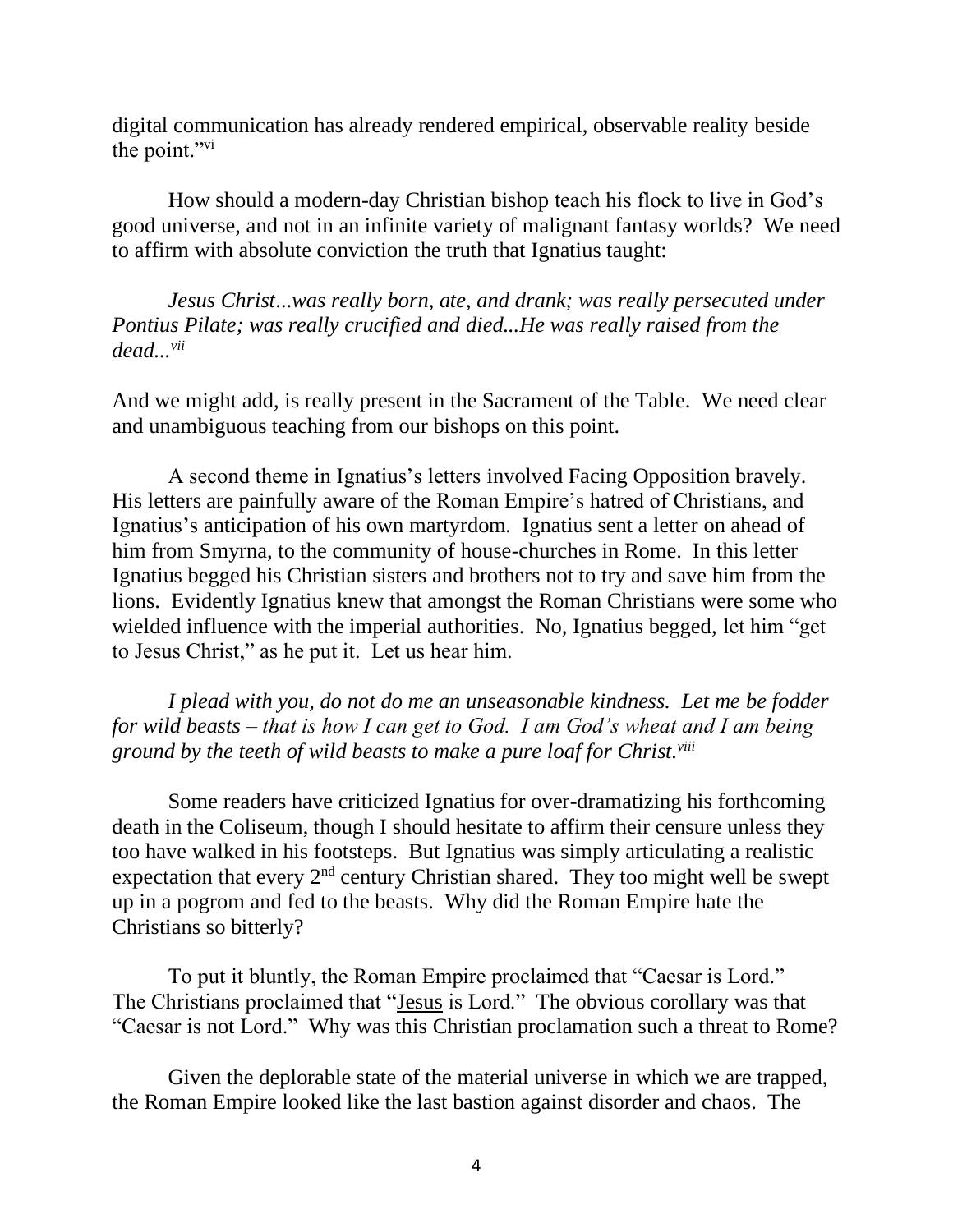material universe was governed by various "sky gods and star gods," the chief amongst whom were the state gods of the Empire like Jupiter and Mars. And beneath them, Caesar ruled the Empire on their sufferance. Keeping this fragile system intact was imperative, by performing the proper rites and sacrifices. Anyone who rejected the worship of the Emperor therefore threatened to upset the tenuous order in the world and unleash bloody chaos. The Jews got a free pass, as long as they refrained from armed revolt (which they didn't) because they were ancient and quirky, and because they promised to pray to their God for the Emperor's well-being. The Christians got no such deal. If they were denounced to the Roman authorities, they were given a choice between cursing Christ and worshiping the Emperor, or death. Many like Ignatius chose death.

What possible relevance might the martyrdom of Ignatius have for Christians in the United States today, and the ministry of a bishop amongst his flock? Let me make a case for our need to Face Opposition bravely, and for our leaders to model that courage.

The presenting issue is sex. Insofar as the Anglican Church in North America affirms and acts on the sexual morality of the Bible, a growing number of our neighbors will hate us. Already large numbers of Americans under forty find Biblical sexual morality (at best) incomprehensible, and (at worst) deeply offensive. Let me try and explain why this is so.

For centuries beginning in the Middle Ages, the Western world took the Christian Story seriously, however poorly they lived it out. There was simply no alternative worldview available. Therefore, Christian leaders taught the European world that God created the universe and pronounced it good, but that humans had polluted it by trying to take it over. But God was patiently working to set the world to rights. In Jesus of Nazareth, God's rule had burst into the world in historical time and space. Jesus taught his disciples that in order to live in this new reality, God's Kingdom, they needed to learn a whole new set of behaviors, of "virtues" that their present polluted state did not naturally affirm. "You have heard it said, 'Love your friends and hate your enemies'...But I tell you, love your enemies and pray for those who do you harm." And in terms of sex, "You have heard it said, 'Do not commit adultery'...But I tell you, any man who looks on a woman to lust after her has already committed adultery with her in his heart." The unreconstructed human male wants to spread his seed as widely as possible. The Christian male needs to learn the virtue of lifelong committed monogamy, with one woman and with the children they produce. Otherwise socially destructive results follow - fatherless children, abandoned wives, polygamy and therefore cohorts of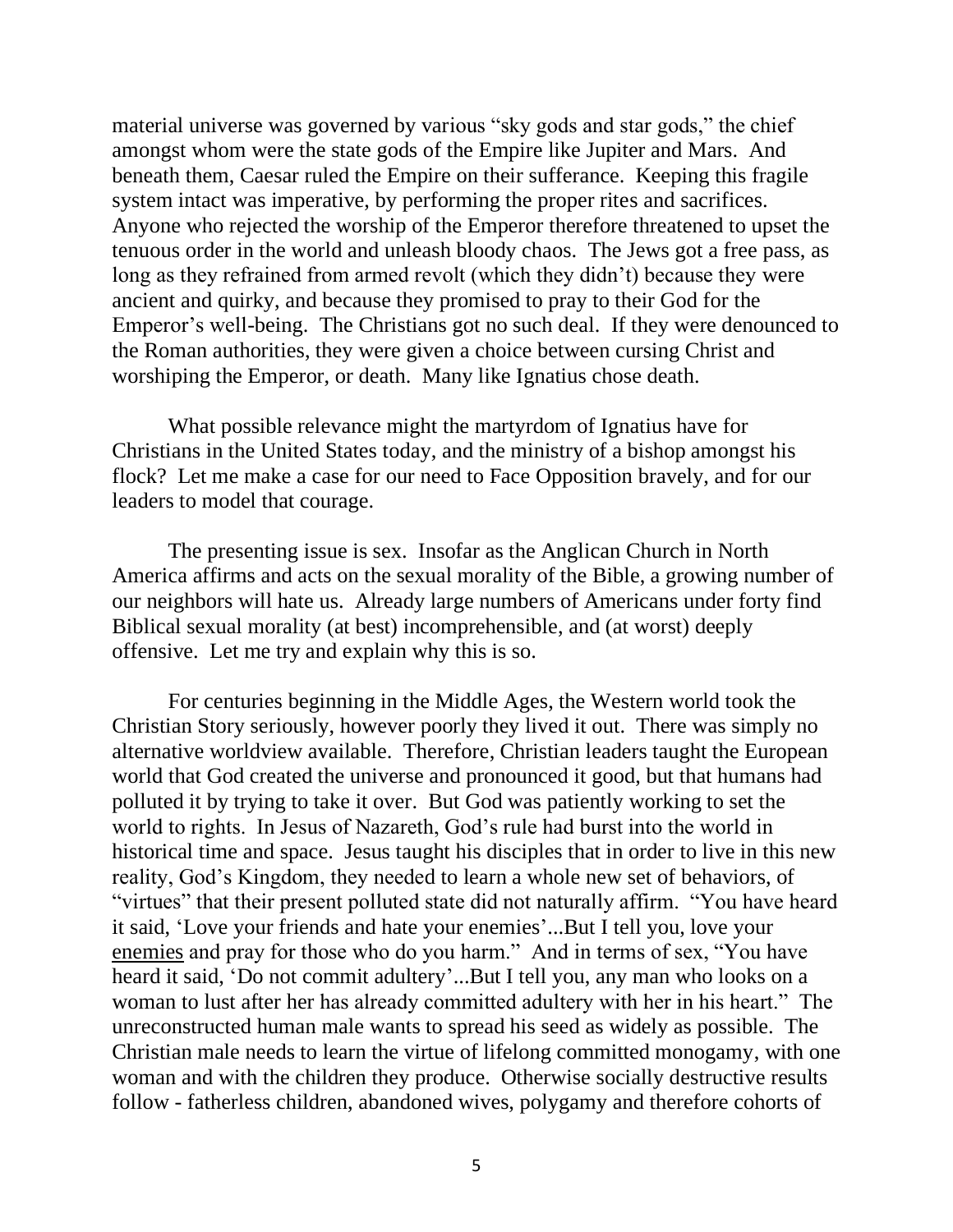"involuntarily celibate" violent young men, and so on. To avoid all this, the biblical sexual ethic makes perfect sense. We need to put off the life-habits of fallen humanity, and we need to learn the life-habits of the Kingdom.<sup>ix</sup>

Unfortunately, beginning about five hundred years ago, the Western world began to reject the Christian Story and its plain good sense, and to embrace a very different Story. People began to say, the Christian Story is all nonsense. Human beings aren't all that bad. God didn't send Jesus of Nazareth to plant a Kingdom that cut across hitherto dysfunctional human behavior. Jesus didn't rise again. He is not coming back again. That's all nonsense. What we are left to deal with are natural human desires, foremost amongst which are desires for Pleasure, Power and Profit (with capital Ps). If humans are set free to seek these "natural" goods, an "Invisible Hand" will weave each individual's selfishness into the Common Good. And above all, Progress (likewise with a capital P) is ensuring that human beings will discover the proper social institutions to facilitate this happy outcome. So every human being has the inalienable right to "life, liberty and the pursuit of happiness" i.e. Pleasure. Power and Profit (blessed by Progress) both enable the free individual to obtain Pleasure.<sup>x</sup> At street level today, this worldview means that the purpose of life is to get through it with as much pleasure and as little pain as possible. It is not far-fetched to typify this worldview by saying, "Pleasure is Lord."

Do you see now why the Biblical sexual ethic provokes anger today? Sex is pleasant, especially in the short run. Humans are said to be born free, with the inalienable right to pursue pleasure. Nasty Christians are threatening to deny people their inalienable right to sexual pleasure. Not only is it uncharitable, it is positively hateful (nay, phobic) to deny that "Pleasure is Lord." Is it far-fetched to suppose that Christians may face violence if they reply, "No, Jesus is Lord?" That bishops may suffer like Ignatius if they teach their flocks that "Jesus is Lord?" No, I think we need to take this possibility very seriously.

The third and final theme in Ignatius's letters is the importance of the episcopacy in Unifying God's People. (A brief hat-tip to Samuel Seabury, whose consecration in 1784 we celebrate today – Seabury emphatically insisted that a separate House of Bishops be part of the newly-forming Episcopal Church in America). Here is how Ignatius of Antioch put the case so long ago, writing to the Christians in Ephesus.

*Jesus Christ is the Father's mind, as the bishops too, appointed the world over, reflect the mind of Jesus Christ. Hence you should act in accord with the*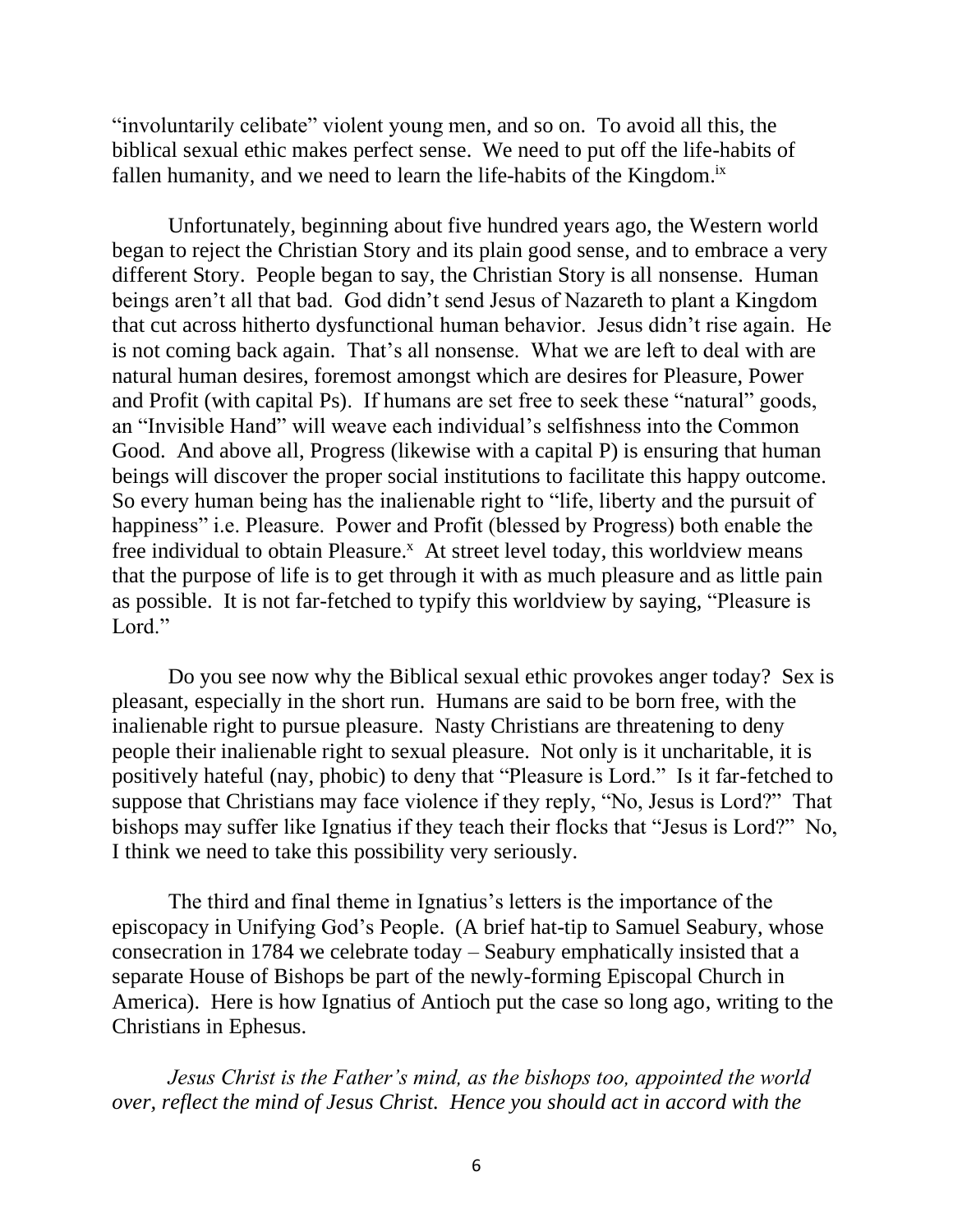*bishop's mind...Your presbytery, indeed, which deserves its name and is a credit to God, is as closely tied to the bishop as the strings to a harp. Wherefore your accord and harmonious love is a hymn to Jesus Christ. xi*

It seems clear that by 110 AD the Christian community in Antioch had decided that for the orderly leadership of God's people, a single bishop should be recognized in each city, distinct from the presbyters and the deacons. Likewise, the churches in western Asia Minor had adopted this "monarchial episcopate" (as modern historians call it). Ignatius's friend Polycarp of Smyrna was a wellrespected bishop in this generation after the Apostles, and he followed Ignatius to a martyr's death in his old age, in the year 156. By this time throughout the Roman Empire the selection of a single bishop had become normal, elected from the various house-churches in every city. As the Christian movement faced stress and persecution, it was vital that Christians be able to look to their bishop for unity and for clear and consistent guidance.

May I suggest that the same situation pertains today? May I suggest that now, more than ever, Christians should look to their bishop as a principle of unity, and listen to their bishop's mind, as reflecting the mind of Christ? Occasionally bishops, to be sure, succumb to the god of Pleasure and fall away from their calling. All the more cautiously should the presbytery (lay and ordained) discern whom the Lord has called to lead them. And all the more should the whole flock take it for granted that, once the bishop has been discerned, they should listen to his voice. In modern Western culture whose default setting is "I think, therefore I am," let us discern the Body of Christ and proclaim that "We are, because He is." And let that unity (which our new bishop will represent) be a sign of healing to our fractured society.

<sup>i</sup> Cyril C. Richardson, editor, *Early Christian Fathers* (Macmillan, New York, 1970), 105 from Ignatius's Letter to the Romans, 5:3.

ii *Ibid.,* 104 from the Letter to the Romans, 4:3.

iii *Ibid.,*100 from the Letter to the Trallians, 9:1-10:1.

iv For a lucid summary of the ontological dualism of the Roman worldview, see Tom Wright, *Creation, Power and Truth* (SPCK, London, 2013) chapter 1, "God the Creator in a World of Neo-Gnosticism."

<sup>v</sup> *The New York Times,* November 11, 2020, A1.

vi Farhad Manjoo, "Conspiracy Theories Are Threatening America," *The New York Times,* October 23, 2020, A22. See also Wright, *Ibid.*

vii Richardson, 100 from the Letter to the Trallians, 9:1-2.

viii Richardson, 104 from the Letter to the Romans, 4:1-2.

ix For the early Christian understanding of "putting off and putting on," see Alan Kreider, *The Patient Ferment of the Early Church (*Baker Academic, Grand Rapids, MI, 2016), pages 39-41 and 133-241.